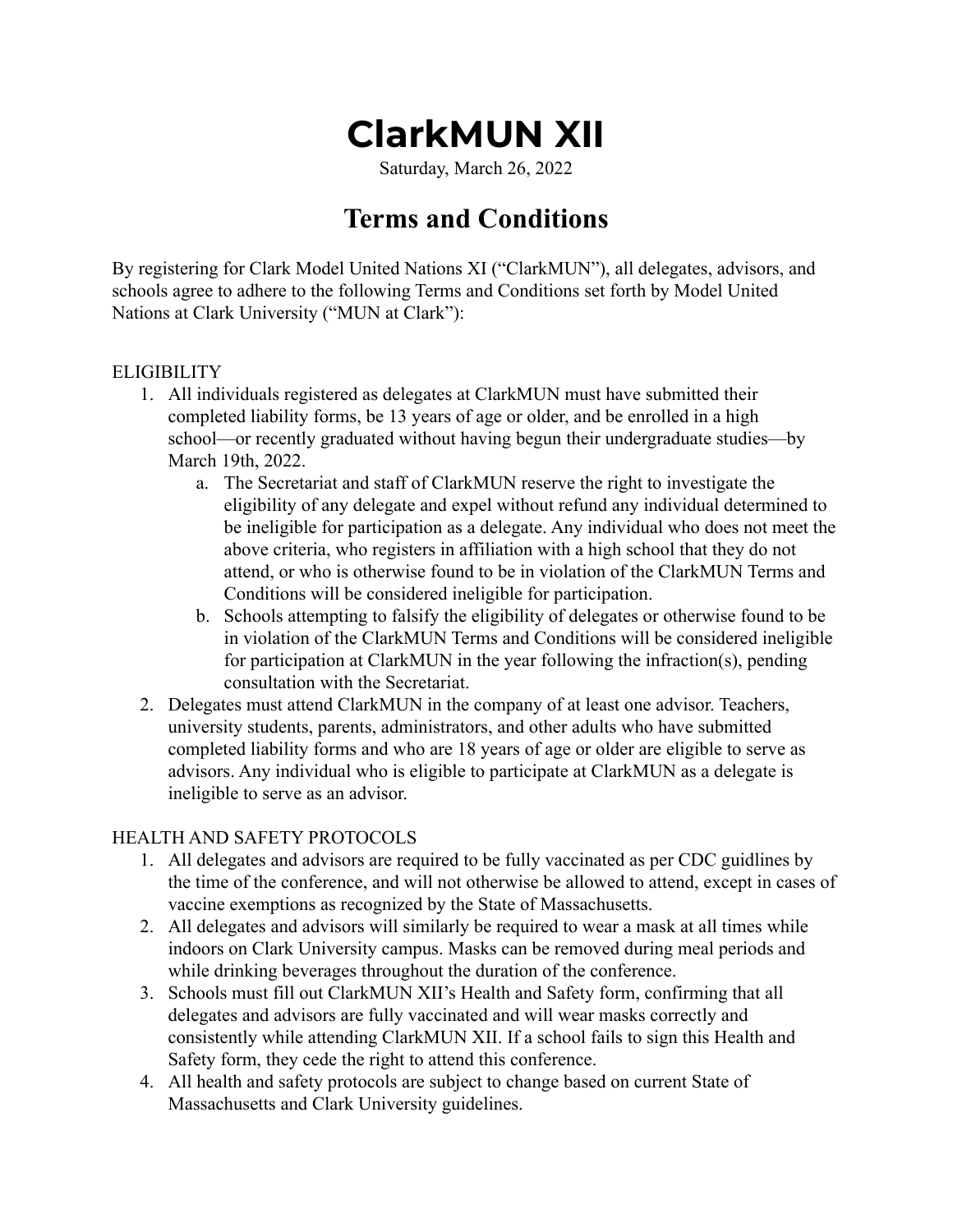#### **CONDUCT**

- 1. ClarkMUN reserves the right to determine what constitutes unacceptable behavior and to take appropriate measures to discipline or dismiss offending participants—a term which includes delegates and advisors—and schools without refund.
- 2. ClarkMUN acknowledges that the circumstances of an online conference are very different from that of an in person conference. Regardless, we still expect delegates to uphold the same standards of professional conduct that they would at a traditional in-person conference.
- 3. All participants must wear visible name badges and/or identify themselves on their screen using the conference platform.
- 4. All delegates must dress in Western Business Attire (WBA) for the entirety of ClarkMUN. As a general rule, WBA requires that delegates dress in a suit jacket, slacks or skirt, dress shirt with tie, and dress shoes. If a delegate's attire is deemed inappropriate by ClarkMUN staff, the delegate will be asked to leave and change into appropriate attire. Clothes that expose excessive bare skin or are otherwise revealing are deemed inappropriate.
- 5. All delegates are expected to remain "in character" while at ClarkMUN by consistently advocating the interests and representing the policies of their assignments. To act "in character" also entails displaying respect for the opinions and ideas of fellow delegates, even if these opinions and ideas conflict with the priorities of a given delegate's own assignment. Delegates are expected to prepare adequately for active participation in committee sessions; delegates in committees with two topic areas are expected to prepare for both, with the understanding that the committee will discuss one or both topic areas during ClarkMUN.
	- a. Delegates found to be in violation of ClarkMUN's conference policies may be barred from further participation at ClarkMUN or expelled from the conference without refund at the discretion of the Secretary-General.
	- b. Delegates who disrupt committee sessions or other conference events may be barred from further participation at ClarkMUN or expelled from the conference without refund at the discretion of the Secretary-General.
	- c. Delegates who interfere with the work or other proceedings of Clark students, staff, faculty, or administrators or otherwise "disturb the peace" on campus with rowdiness in the hallways, excessive noise, roughhousing, throwing objects, or other unruly behavior may be barred from further participation at ClarkMUN or expelled from the conference without refund at the discretion of the Secretary-General. False fire alarms will result in particularly severe measures being taken against the offending participant and the school of that participant.
	- d. Delegates who engage in theft or who enter rooms or buildings on campus besides those where committees and conference events are being held may be barred from further participation at ClarkMUN or expelled from the conference without refund at the discretion of the Secretary-General.
- 6. Advisors are ultimately responsible for the safety, well-being, and conduct of their delegates.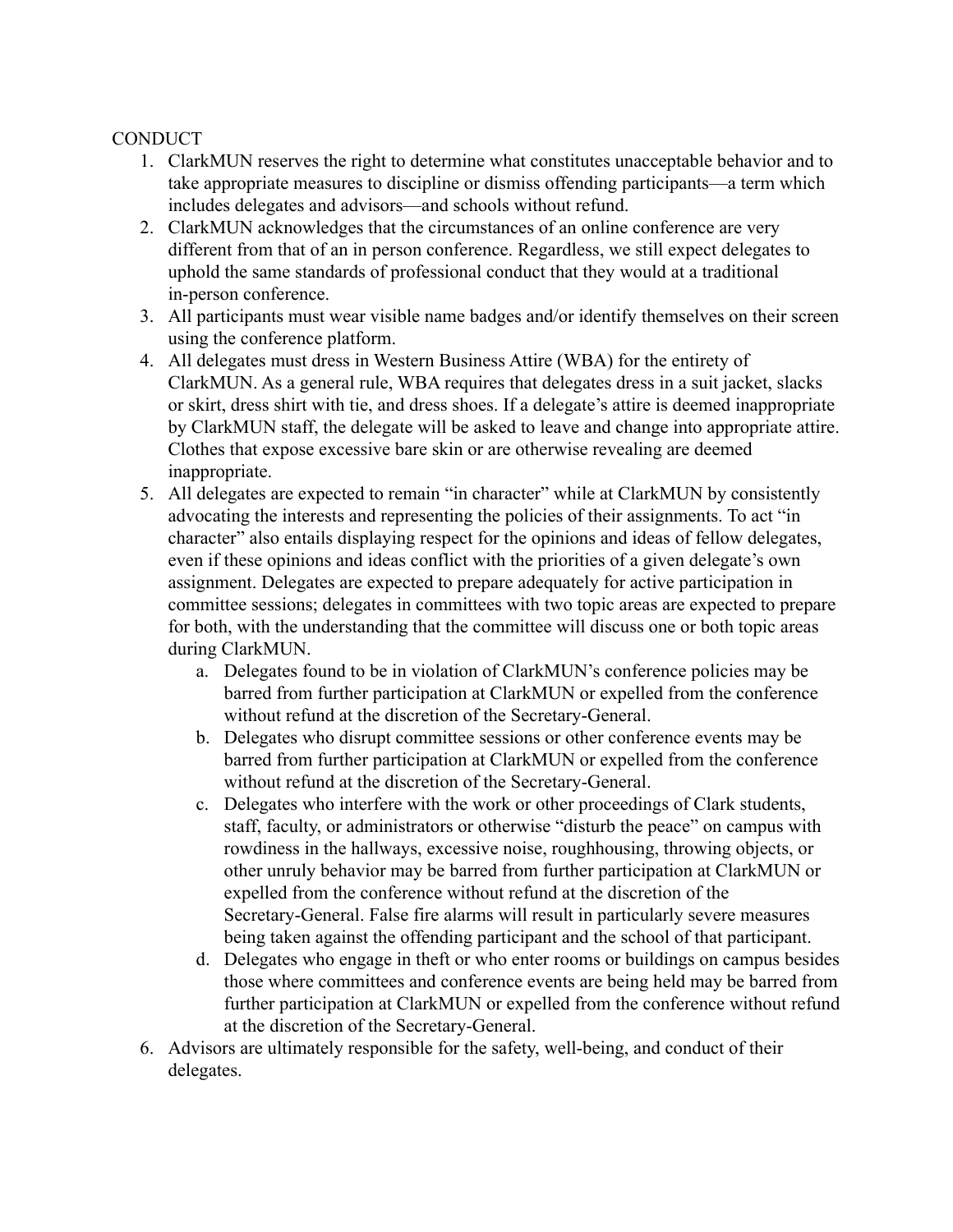- a. The educational quality of ClarkMUN is primarily dependent on the active and professional participation of all delegates. Advisors can ensure this by monitoring the attendance of their students at committee sessions and helping them understand the skills of diplomacy as practiced at ClarkMUN.
- b. During the conference, advisors are encouraged to attend advisor meetings and feedback sessions, to observe their students from the back of committee rooms, and even to advise students on substantive issues. However, participation in the committee process must be left to the delegates and the ClarkMUN staff. Advisors may not participate in the writing of resolutions or directives, in caucusing, or other committee activities.
- c. Advisors are required to assist the ClarkMUN staff in enforcing conference policies, the dress code, and the ClarkMUN Terms and Conditions with regard to the delegates of their schools. Advisors are responsible for ensuring that their students follow the Terms and Conditions.
- 7. Unlawful possession, consumption, or use of alcohol or any controlled substance at the conference will not be tolerated under any circumstances. If a participant is found to possess, consume, or use or to have possessed, consumed, or used alcohol or any controlled substance at the conference, the participant's school will be expelled immediately from the conference. Criminal complaints may also be pursued against the participant in question.
- 8. ClarkMUN will not tolerate any instances of harassment or discrimination, including but not limited to those based on race, ethnicity, physical features, sex, gender identity, sexual orientation, national origin, religious beliefs or activity or lack thereof, political beliefs or activity, socioeconomic status, age as defined by law, disability status, or personal association. Further, ClarkMUN will not tolerate any instances of inappropriate behavior or unwelcome advances of a sexual nature. If any delegate, staff member, or advisor believes they have encountered harassment or discrimination, they are encouraged to bring it to the attention of the Secretary-General or another member of the Secretariat. The Secretary-General and Director-General will then evaluate the report and involve the appropriate personnel which may include advisors. Based on their findings, ClarkMUN may:
	- a. Take no action;
	- b. Issue a verbal reprimand;
	- c. Expel the offending individual from ClarkMUN without refund;
	- d. Bar the school of the offending individual from future participation at ClarkMUN; or,
	- e. Take other actions as deemed necessary and appropriate.
- 9. ClarkMUN reserves the right to expel any participant or school from the conference at any time for violating or failing to comply with conference policies, or for any other reason at the discretion of the Secretary-General. Expulsions may be announced as seen fit and necessary by the Secretary-General and will take effect immediately at the time they are issued.

#### REGISTRATION AND ASSIGNMENTS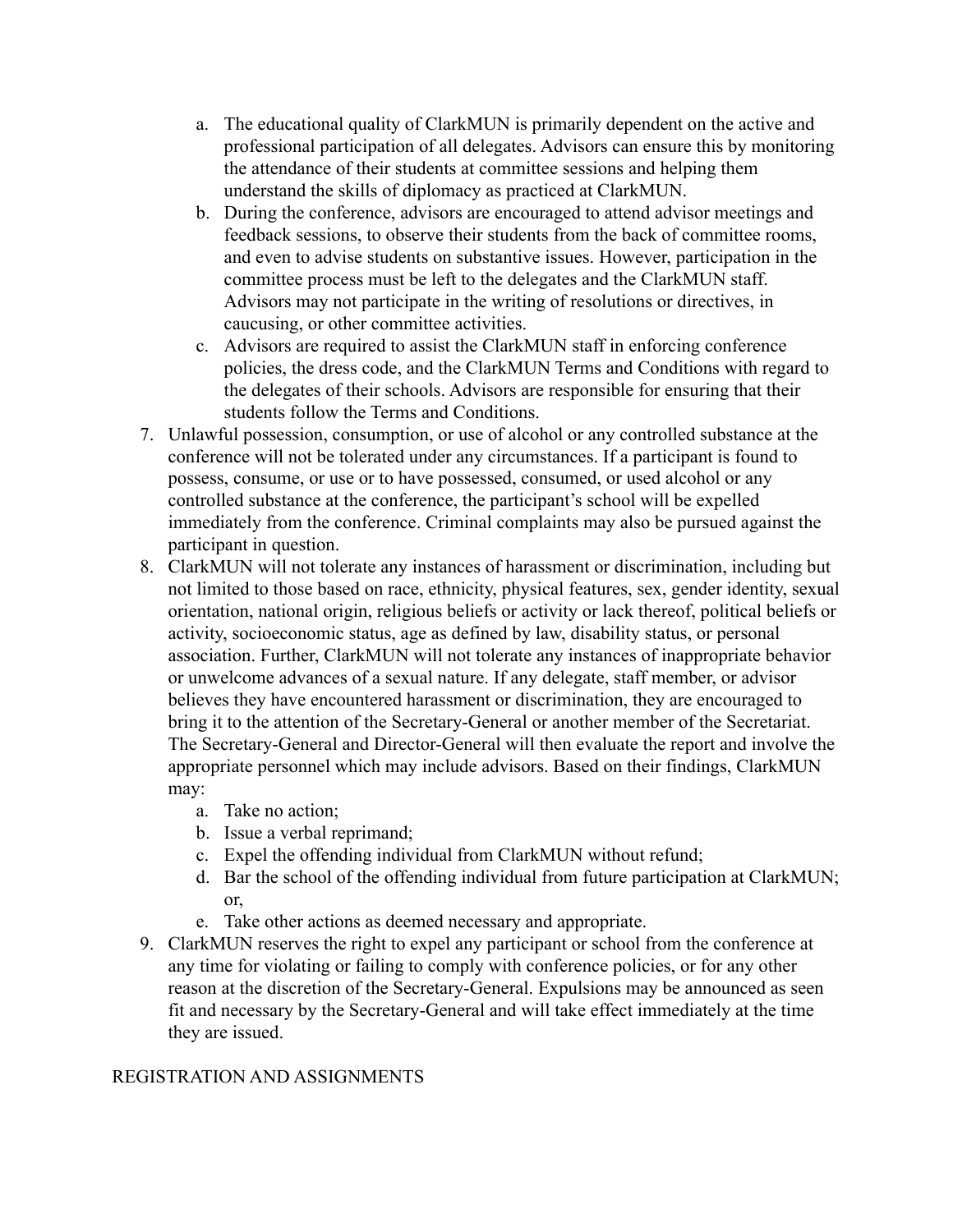- 1. All schools must register using the registration form on our website. An invoice will be sent once your registration is processed. Due to capacity constraints, acceptance to the conference is granted on a first-come, first-served basis and is not guaranteed.
- 2. Schools that have completed registration but which have not been accepted will be placed on a waitlist. Should space become available, schools will be informed and accepted.
- 3. All schools are responsible for paying for and filling all slots assigned to them. Additionally, the following terms apply to slots assigned:
	- a. Any slot originally assigned to a delegate who can no longer attend ClarkMUN should be filled by a replacement delegate affiliated with the school to which that slot has been assigned;
	- b. Any assigned slot that cannot be filled must be brought to the immediate attention of the ClarkMUN staff; and
	- c. A school may request to change the number of slots allotted and to be sent a new invoice, but ClarkMUN reserves the right to then change that school's assignments.
- 4. Schools will be given preference for assignments based on which registration period they complete registration in. ClarkMUN will not be accepting registration applications after general registration closes on March 12, 2022. Assignments will be sent after payment. Once all assignments have been filled or no seats remain, schools that have completed registration will be placed on the waitlist and will be accepted and receive assignments as they become available. No school is guaranteed acceptance to ClarkMUN, even if the school completes registration during one of the priority registration periods. All schools that complete registration within the same Priority Registration period (e.g. between December 1st, 2021, and January 23th, 2022) are given equal preference for assignments, regardless of the specific date and time at which they complete registration.
- 5. Assignment preferences cannot always be met and schools must respect the decisions of ClarkMUN.
- 6. ClarkMUN reserves the right to change deadlines at its discretion.

#### FEES, PAYMENTS, AND DEADLINES

- 1. The following fees apply to all schools of ClarkMUN:
	- a. A general per school registration fee of \$50,
	- b. A delegate fee per delegate depending on the registration period, as outlined in the Registration Timeline;
		- i. For the early winter priority registration period (December 1, 2021 January 23, 2022), the price per delegate attending in person is \$40, and price per online delegate is \$20,
		- ii. For the general winter registration period (January 24, 2022 March 12, 2022), the price per delegate attending in person is \$50, and price per online delegate is \$25.
- 2. If a school's conference fees are not received by the ending date of the registration period that school will receive an updated invoice and be charged the fees of the next registration period (e.g. if a team registers on January 20, 2022 for the early registration rate, but does not complete payment by January 23rd, the rate will be adjusted on January 24th to reflect the next period's rate).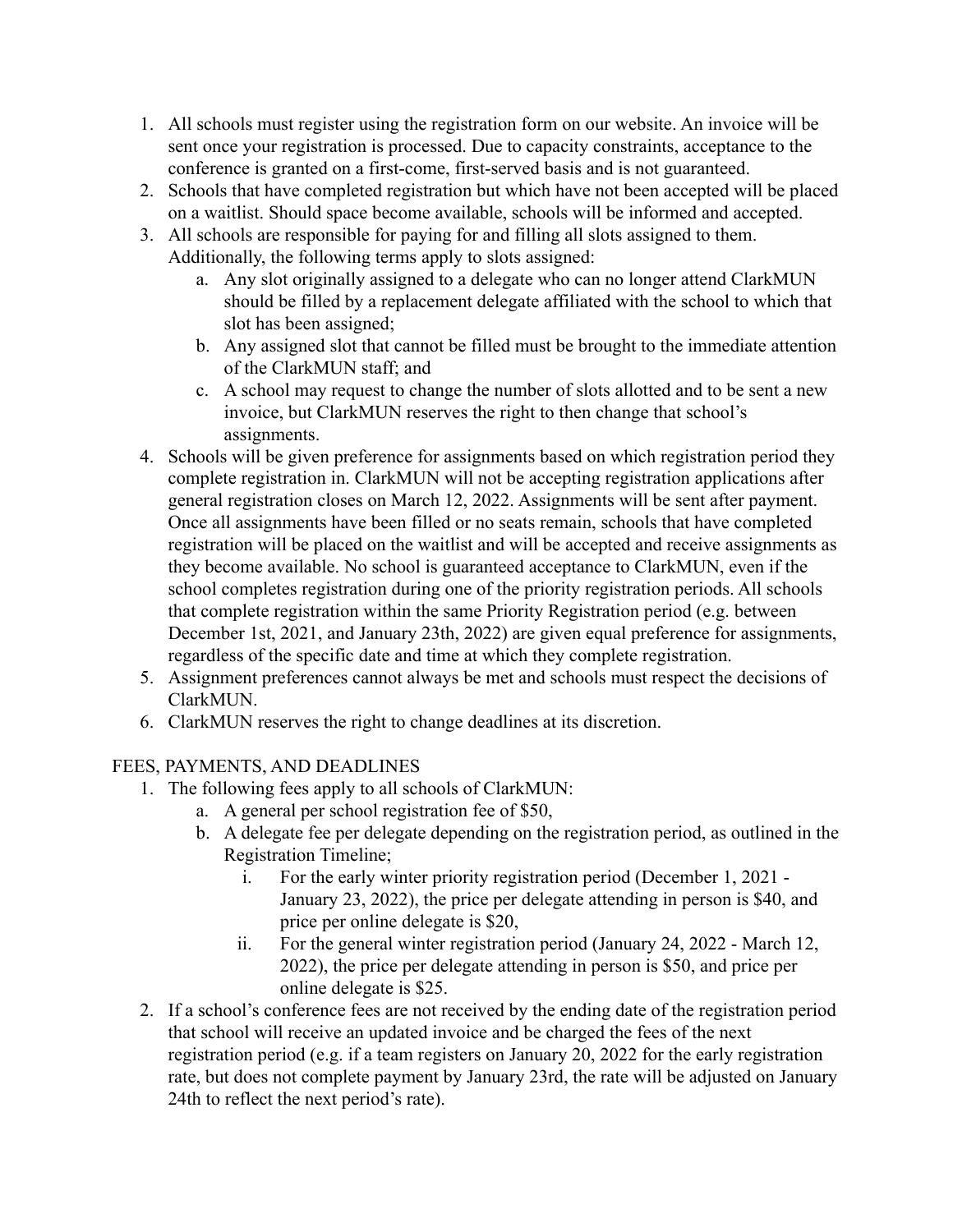- 3. ClarkMUN reserves the right to void a school's registration and acceptance and rescind assignments if conference fees are not paid.
- 4. ClarkMUN requires that schools pay all conference fees by cash or check. With your school name included, please mail your cash payment or check written out to "Model United Nations at Clark University" to:

Model United Nations at Clark University Attn: Kirsten Ireland 950 Main Street Worcester, MA 01610

- 5. ClarkMUN is not responsible for lost payments, payments sent to the wrong address, or misprocessed checks.
- 6. Our refund policy is as follows:
	- a. You may contact us to request a full refund of delegate fees up until February 28, 2022 and a 50% refund up until March 12, 2022;
	- b. Delegate fees will become non-refundable starting on March 13, 2022, regardless of any extenuating circumstances;
- 7. The Secretary-General holds discretion in all matters of payments, financial aid, and refunds.

### ONLINE CONFERENCE DETAILS

- 1. As a partially online conference for Academic Year 2021-2022, ClarkMUN will provide all necessary links and further information required for delegates to fully participate from a secondary location.
- 2. All delegates/schools/advisors are responsible for possessing the necessary technology and hardware at the time of the conference. ClarkMUN will not be providing the hardware that delegates will require to participate.
- 3. ClarkMUN will be providing guidance regarding access to and use of the Zoom and Slack platforms prior to the start of committee sessions.

# **SCHEDULE**

1. ClarkMUN reserves the right to change the conference schedule as seen fit or necessary by the Secretary-General. The schedule available on the ClarkMUN website is tentative and subject to change.

# OTHER RULES AND INTERPRETATION

- 1. These rules are in addition to those established by federal, Massachusetts, and Worcester laws and ordinances, participating schools' policies, and common sense. ClarkMUN also reserves the right to issue additional rules or to alter existing rules at any time at the discretion of the Secretary-General.
- 2. All authoritative determinations of fact and interpretations of conference rules and policies are to be made by the Secretary-General.

# EXCEPTIONS AND VIOLATIONS

1. The Secretary-General and Director-General are the only staff members who are allowed to grant exceptions or extensions to conference policies and deadlines. Neither MUN at